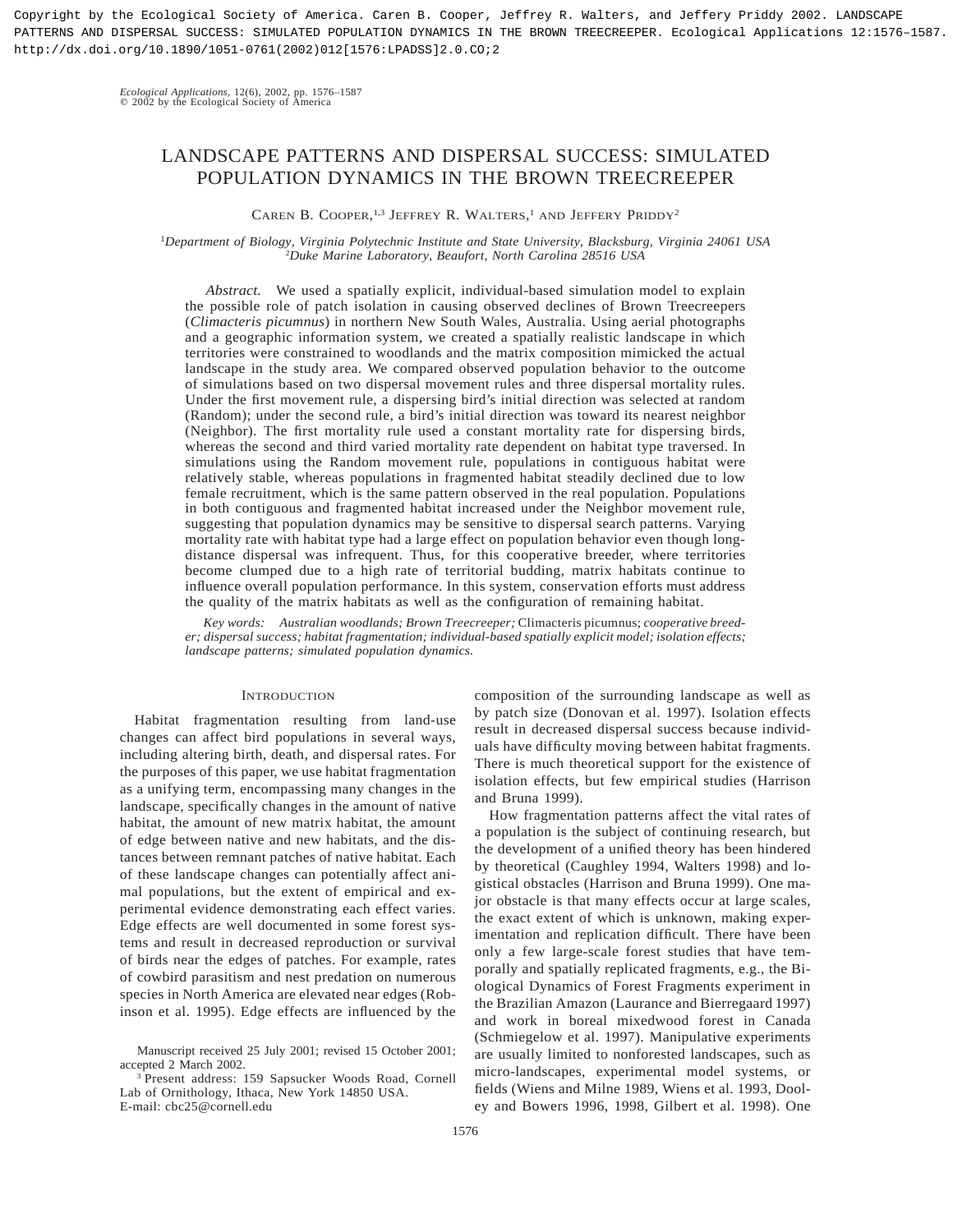approach has been to approximate a true experiment by selecting existing landscapes containing natural variation in fragmentation patterns as replicates (e.g., Trzcinski et al. 1999, Villard et al. 1999). Drawbacks to this approach include the frequent necessity to define fairly small landscapes in order to increase sample size (e.g., McGarigal and McComb 1995) and the inability to collect detailed demographic data across replicates. An alternative approach has been to use spatially explicit models (e.g., McKelvey et al. 1993, Fahrig 1997, 1998).

Brown Treecreepers (*Climacteris picumnus*) are a cooperatively breeding passerine and are declining in our New South Wales study area because the isolation of woodland fragments disrupts dispersal, resulting in low recruitment (Cooper and Walters 2002*a*). As a result, Brown Treecreeper distribution within woodland fragments is affected by the amount and spatial configuration of remaining woodland in the surrounding landscape (Cooper and Walters 2002*b*). The most commonly advocated management action to counter isolation of habitat patches (i.e., fragments) is corridor development. The implicit assumptions for this action are that isolation arises from a lack of physical connectivity and that corridors can mitigate isolation by reestablishing connectivity. However, this reasoning has been criticized because it is movement, not necessarily a physical connection, that is required to mitigate isolation effects (Simberloff et al. 1992, With 1997). Furthermore, dispersal could be disrupted through a variety of mechanisms indirectly related to the larger gaps between habitat patches in fragmented landscapes, such as increased dispersion of patches or the presence of inhospitable or low-quality habitat in gaps. Therefore, knowing that fragmentation is causing groups to be isolated is not sufficient information to make correct management decisions. Knowledge of the mechanisms underlying isolation effects is necessary. For example, if the matrix is a barrier to movement, then corridors of suitable habitat could be a viable management option. However, if it is the dispersion of patches rather than matrix composition that influences dispersal success, then retaining or creating an aggregated distribution of patches is appropriate.

Here we use a simulation model to address the following questions. First, how might the dispersion of territories, which is greatly influenced by the degree of aggregation of habitat patches, affect the dynamics of Brown Treecreeper populations? To address this question, we measure the effect of different territory distributions within and among remnant habitat patches on population performance and make inferences regarding the role of patch configuration on population dynamics. Second, can matrix composition (i.e., the interspersed patterns of various nonwoodland habitats in the landscape) account for the pattern of Brown Treecreeper declines? We employ an individual-based, spatially explicit simulation model to link individual dis-

persal behavior and life-history variation to populationlevel outcomes. Such a model enables one to predict the properties of a population based on the behavioral responses of individuals that comprise the population, and here we examine the impact of dispersal behavior in particular. Letcher et al. (1998) created an individual-based, spatially explicit model of the population dynamics of the cooperatively breeding Red-cockaded Woodpecker (*Picoides borealis*). After adjusting the Letcher et al. (1998) model to match Brown Treecreeper life history, we simulate their population dynamics in a landscape developed with GIS software. Although similar models have been used to explore fragmentation effects (e.g., Doak et al. 1992, McKelvey et al. 1993, Liu et al. 1995), very few have addressed dispersal behavior and dispersal mortality, and even fewer have used real landscapes.

#### **METHODS**

# *Field study*

*Study area*.—The study site consists of *Eucalyptus* woodland patches within a 1500-km2 region surrounding the town of Armidale, in the New England Tablelands of northeastern New South Wales, Australia  $(30°27' S, 151°13' E; Fig. 1)$ . The study area straddles the Great Dividing Range, with an elevation of 730– 1300 m, and is described in detail elsewhere (Cooper et al., *in press*).

Temperate *Eucalyptus* woodland communities are among the most poorly conserved ecosystems in Australia, with  $\sim$ 70–95% of various woodland types having been replaced by agriculture and pasture (Yates and Hobbs 1996). In the landscape of the New England Tablelands, there is a gradient of tree densities ranging from completely cleared land to forests. With the aid of aerial photographs (1992, 1994) and topographic maps (each 1:25 000), we used a geographic information system (ArcInfo 1999, version 7.2, Redlands, California, USA) to digitize cover types within the study area. Barret et al. (1994) and Barrett (1995) found that the Brown Treecreeper occurred in woodland patches as small as 9 ha. For the purposes of this study, we used a map of woodland and forest patches  $>10$  ha (Fig. 1). We categorized the landscape cover types by tree densities and slope (Fig. 1). Brown Treecreepers do not breed in steep woodlands and forested gorges (Keast 1957, Noske 1982*a*, *b*).

*Patch connectivity*.—We distinguished fragmented habitat from contiguous habitat based on patch connectivity rather than patch size, because earlier studies showed that Brown Treecreepers are isolation sensitive rather than area sensitive (Cooper et al., *in press*). We used ArcView (ArcView 1992–1999, version 3.2, Redlands, California, USA) to compute connected patch size, a measure of patch connectivity, for each patch. Connected patch size was measured as the total area of the set of patches with  $\leq$ 200-m gaps between them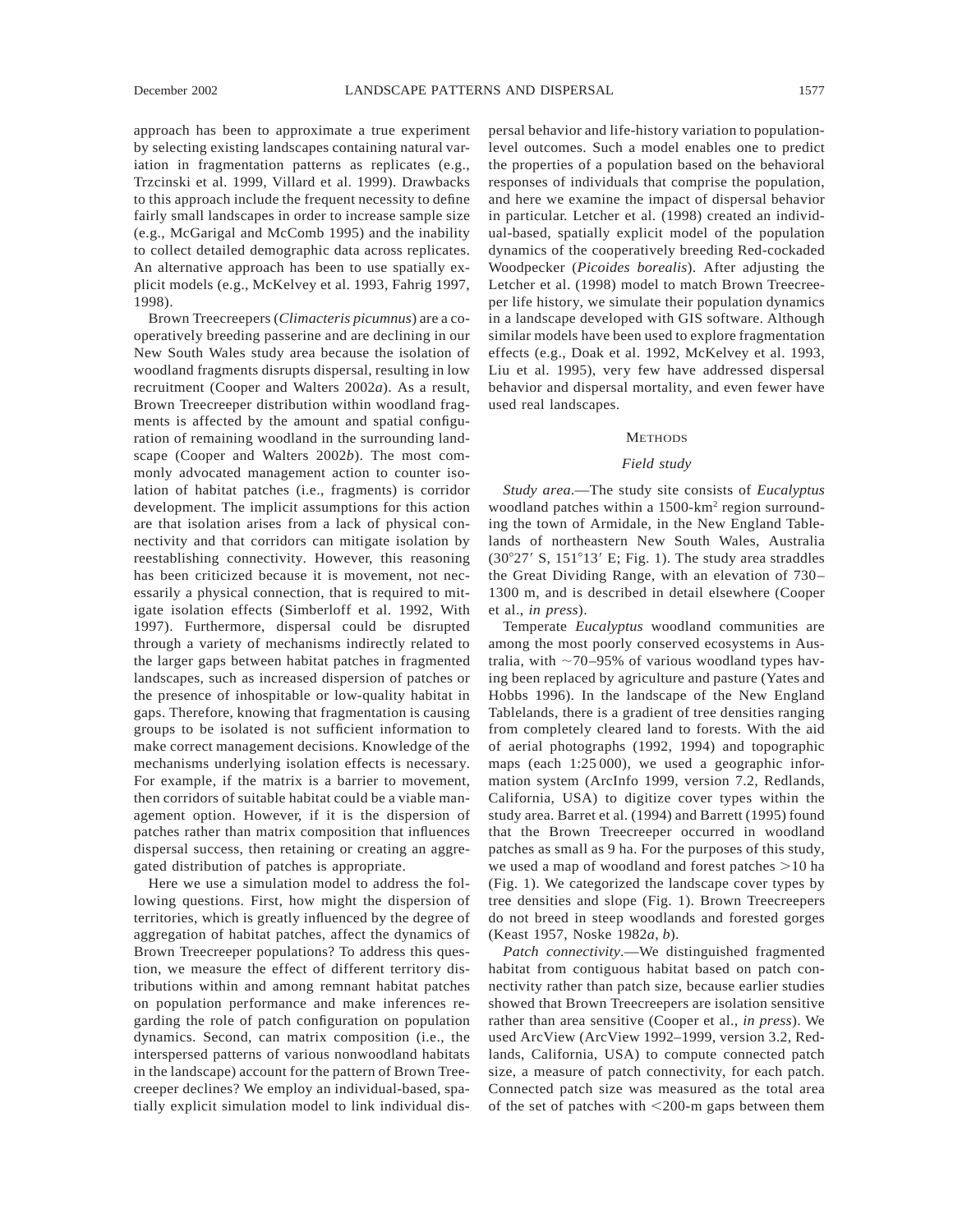

FIG. 1. Vegetation cover types in the study area, surrounding Armidale, New South Wales, Australia. This map was created in ArcInfo by referring to aerial photographs (copied with permission from NSW Center for Land Management, 1992, 1994) and topographic maps (NSW Mapping Service). We categorized habitat types in the landscape by the following tree densities: 0 trees/ha (cleared land, habitat value = 42); 1-10 trees/ha (sparse trees, habitat value = 85); 10-50 trees/ha (scattered trees, habitat value = 170); and  $>50$  trees/ha (woodlands, habitat value = 255). Other areas with  $>50$  trees/ha in steep terrain are classified as steep woods (habitat value  $= 212$ ), and some as forested gorges (habitat value  $= 127$ ). Cleared land included urban areas, lakes, and surface mines. Habitat types are shown in gray scale with white representing cleared land and each darker shade representing higher tree densities. The relative (average) habitat value is used to determine seasonal mortality rate based on functions in Fig. 3. Areas off the map edge had habitat value  $= 0$ .

that included the focal patch. Although larger gaps may be perceived as ''connected'' by Brown Treecreepers, 200 m was the minimum distance between patches among which dispersal events were observed (Cooper and Walters 2002*a*). A totally isolated patch had a connected size equal to its individual patch size, whereas patches connected to several others had connected patch sizes much greater than their individual patch size. We measured connected patch sizes in our landscape and all were either  $>2000$  ha or  $<600$  ha. Therefore we were able to classify patches into two categories, those within contiguous (connected) woodland landscapes (within a connected patch of  $>2000$  ha) and those within highly fragmented (unconnected) woodland landscapes (connected patch size  $<600$  ha), as in Cooper and Walters (2002*a*) and Cooper et al. (*in press*).

*Brown Treecreeper demographics*.—We used data

from the population of Brown Treecreepers inhabiting the study area to estimate many of the parameters of the model. Research on this population began in 1992 (Walters et al. 1999), with some additional data collection in 1995 (J. Walters, *unpublished data*), and continued from 1996 to 1998 (Cooper et al., *in press*). Over 50 groups were monitored, and  $\sim$ 85% of adults and 84% of offspring were individually color-banded. Further details of population monitoring can be found in Cooper et al. (*in press*) and Cooper (2000). In the study area, Brown Treecreeper family groups defended territories averaging 4.5 ha and ranging from 1.1 to 10.7 ha (Cooper et al., *in press*).

The life history of the Brown Treecreeper is best modeled based on status classes of individuals with annual probabilities of transition between status classes. Female fledglings that survive usually disperse, and only rarely remain as helpers. Dispersers eventu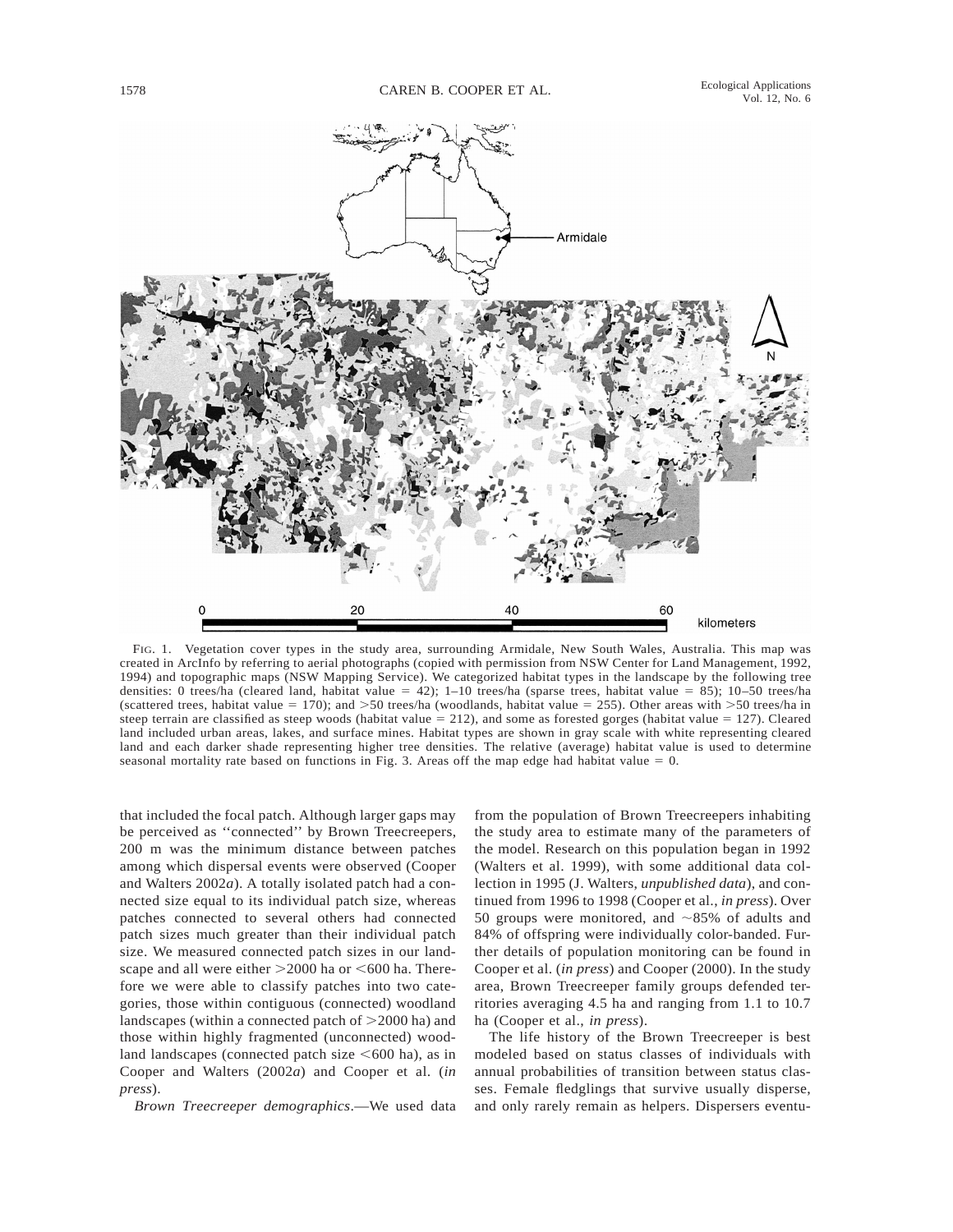ally find a breeding vacancy or die. Male fledglings that survive rarely disperse; instead, they remain as helpers on their natal territory. Males may eventually obtain a breeding vacancy by either inheriting their natal territory or budding (Noske 1982*a*, Walters et al. 1999, Doerr and Doerr 2001). Generally, a breeder retains its status until death. Many males that become breeders through budding continue to help at their natal territory as well (Noske 1982*a*, Walters et al. 1999, Doerr and Doerr 2001). It is unknown how this affects group reproductive success, and this trait was not included in the model.

Previous research compared the demography of groups in contiguous (connected) and fragmented (unconnected) woodland landscapes as defined in this study (Walters et al. 1999; Cooper et al., *in press*). There was no difference in the average number of offspring produced per breeding group or in adult female mortality rates between fragmented and contiguous habitat. Yet, the number of female breeders in patches in fragmented habitat decreased over time because of low female recruitment from within and between patches. Also, the maximum female dispersal distance was lower in fragmented habitat. Finally, there were no solitary males in contiguous habitat because breeding vacancies were filled immediately, whereas many males remained solitary in fragmented habitat, failing to find a mate for long periods (except through experimental manipulation; Cooper and Walters 2002*a*).

# *Modeling*

*Model structure*.—The model was developed to simulate the population dynamics of Red-cockaded Woodpeckers and is described in detail in Letcher et al. (1998). The model is an individual-based simulation because it tracks the life of each simulated bird as it interacts with other simulated birds and responds to the landscape. Reproduction and mortality are based on age- and status-dependent relationships and specified transition probabilities (Fig. 2; see *Brown Treecreeper demographics*). During each seasonal time step (3 mo), an individual can be either a fledgling, disperser, breeder, or (for males only), a helper or solitary, depending on its age and whether it has found a breeding site (territory). Transitions between status classes depend on local availability of breeding vacancies and on the competitive ability of individual birds and thus are emergent from the simulation. Male territory competition is based on two rules: the closest male wins and if there is a tie, the older bird wins. Helpers always win over dispersing males. Competition for female vacancies follows the same rules, except that a female does not fill a vacancy that contained her father or son.

The original model was modified in several ways for application to Brown Treecreepers. First, the landscape was interfaced with a GIS map so that the initial territory distribution could be constrained by the distribution of woodland habitat. In this Brown Treecreeper model, territories are circles with fixed *x*-*y* coordinates assigned randomly to woodland habitat prior to the beginning of each run. The size of each territory depends on the proximity to surrounding territories with a preselected maximum of  $\sim$ 10 ha (175 m radius) and a minimum of  $\sim$ 5 ha (125 m radius). The model also was modified so that new territories could form through budding at a preselected rate (C. Cooper, *unpublished data*). The budding process selects an occupied territory to bud, the potential bud is subjected to a habitat criteria (it must fall within woodlands), and then the oldest helper obtains the new budding territory with the status of solitary male. Many emergent and stochastic factors may result in a lower budding rate than specified.

The initial model had only one dispersal movement rule (''Random''), by which a random direction was selected for each dispersing bird, who continued in that direction until dying or successfully completing dispersal (i.e., becoming a breeder on a territory). For this paper, a second movement rule was added, by which dispersal begins with a bird moving in the direction of the closest neighboring territory and then continuing in that direction until death or successful dispersal. This movement rule, ''Neighbor,'' increases the searching efficiency of dispersers, thus allowing any effects of fragmentation to arise primarily through the distance between groups.

Finally, the initial model had one dispersal mortality rate for male dispersers and one mortality rate for female dispersers. For this paper, two more mortality rates for all dispersers were added to the model. During each time step, each dispersing bird has a search range (1 km radius), within which it can compete for territory vacancies. Therefore, each dispersing bird does not exist at one point in the landscape every 3 mo, but within a search range that progresses in a selected direction, creating a 2 km wide dispersal path. Using the GIS map of habitat types within the study area (Fig. 1), the model computed the average habitat value in each bird's dispersal search range for each season. We made dispersal mortality dependent on landscape composition by multiplying the baseline seasonal mortality rate by this value, and simulated different levels of sensitivity to landscape composition by varying the relative values of habitat types. Although the actual habitat values were arbitrary, they were designed to alter sensitivity to landscape composition according to the degree to which habitat value increased with the density of trees. We followed this rule because of evidence that Brown Treecreepers are reluctant to cross open land (Cooper 2000).

Under the "Constant rule," the mortality rate was equal in all habitat types. For the other two rules, seasonal mortality rates were related to habitat type by functions that we selected. Both functions had a flat section (multiplier 1) that represented the approximate habitat quality present where the original baseline mor-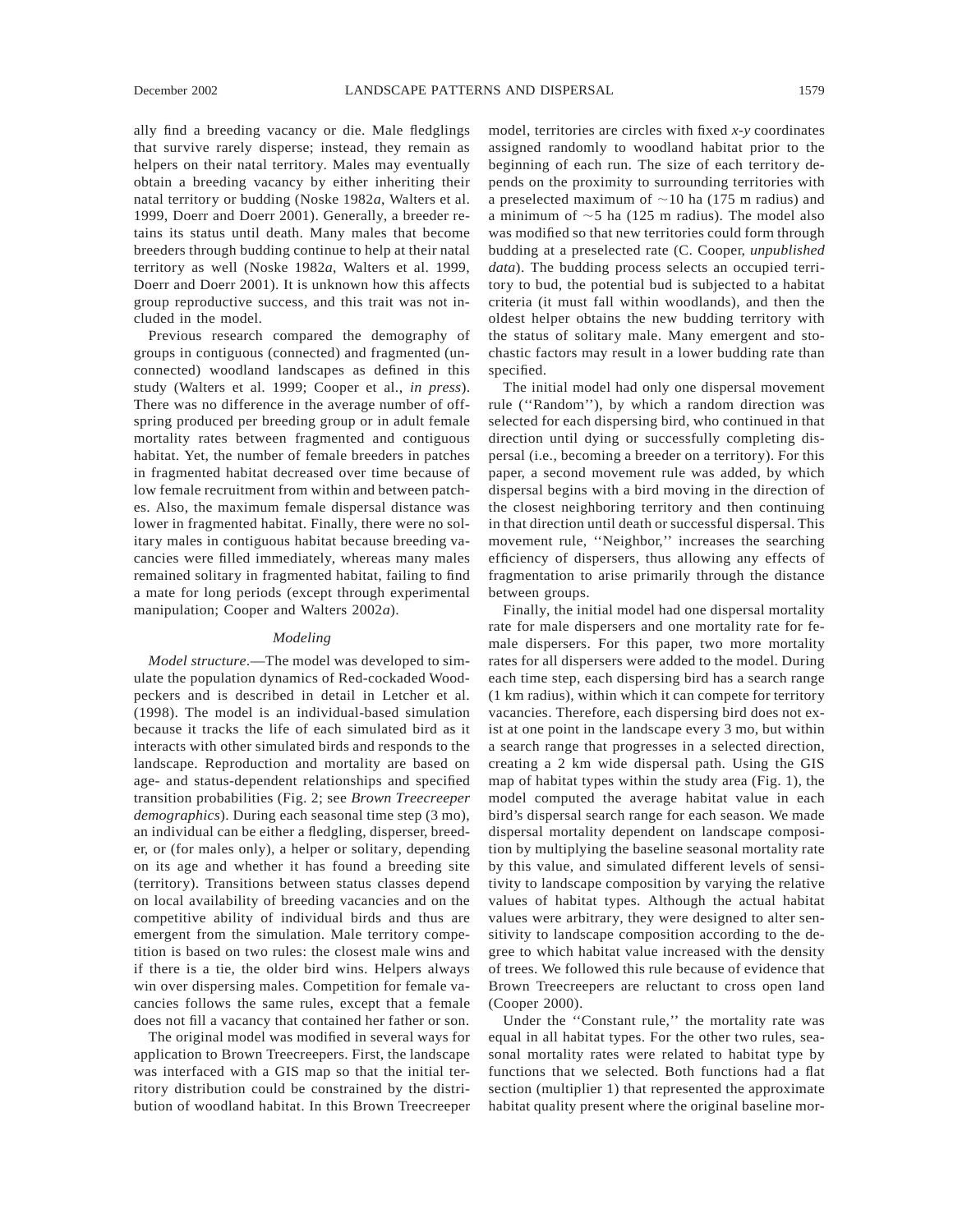

FIG. 2. Model flowchart with annual transition probabilities for (A) male and (B) female Brown Treecreepers. Some transition probabilities were estimated from Brown Treecreeper data (Cooper 2000; Cooper et al., *in press*) and Red-cockaded Woodpecker data (Letcher et al. 1998) (see Table 1). Other transitions do not occur at a specified rate, but emerge from the model based on local interactions and behavioral rules. For example, the probability that a helper will become a breeder depends on the number of breeding vacancies within 1 km of its territory and on the age of other males competing for that vacancy (oldest male wins). Other transitions were constant during some runs and variable during others. For example, the probability of a dispersing bird dying was variable during Cubic7 and Step20 runs (see Fig. 3).

tality estimates were made (Fig. 3; relative habitat quality 150–200). The ''Cubic7'' function simulated a mild effect of landscape matrix on dispersal mortality by creating a slight decrease in mortality for extremely good habitat (Fig. 3, 200–250), and a fairly rapid increase in mortality as habitat got worse, ending with a maximum multiplier of  $\sim$ 7 for the lowest habitat quality (Fig. 3). The ''Step20'' function simulated a more severe matrix effect by imposing a mortality multiplier of 20 for all habitat of less than optimal quality (i.e.,

relative habitat quality  $\leq 150$ ; Fig. 3). Seasonal mortality rates were related to annual mortality rates by the following equation: seasonal mortality rate  $= 1 [(1 - \text{annual mortality rate})^{1/4}]$ .

We used parameter estimates from Red-cockaded Woodpeckers, *Picoides borealis* (see Letcher et al. 1998) as a substitute for those that we could not estimate for Brown Treecreepers. Red-cockaded Woodpeckers and Brown Treecreepers have similar ecology and life histories (e.g., they are both cooperative breed-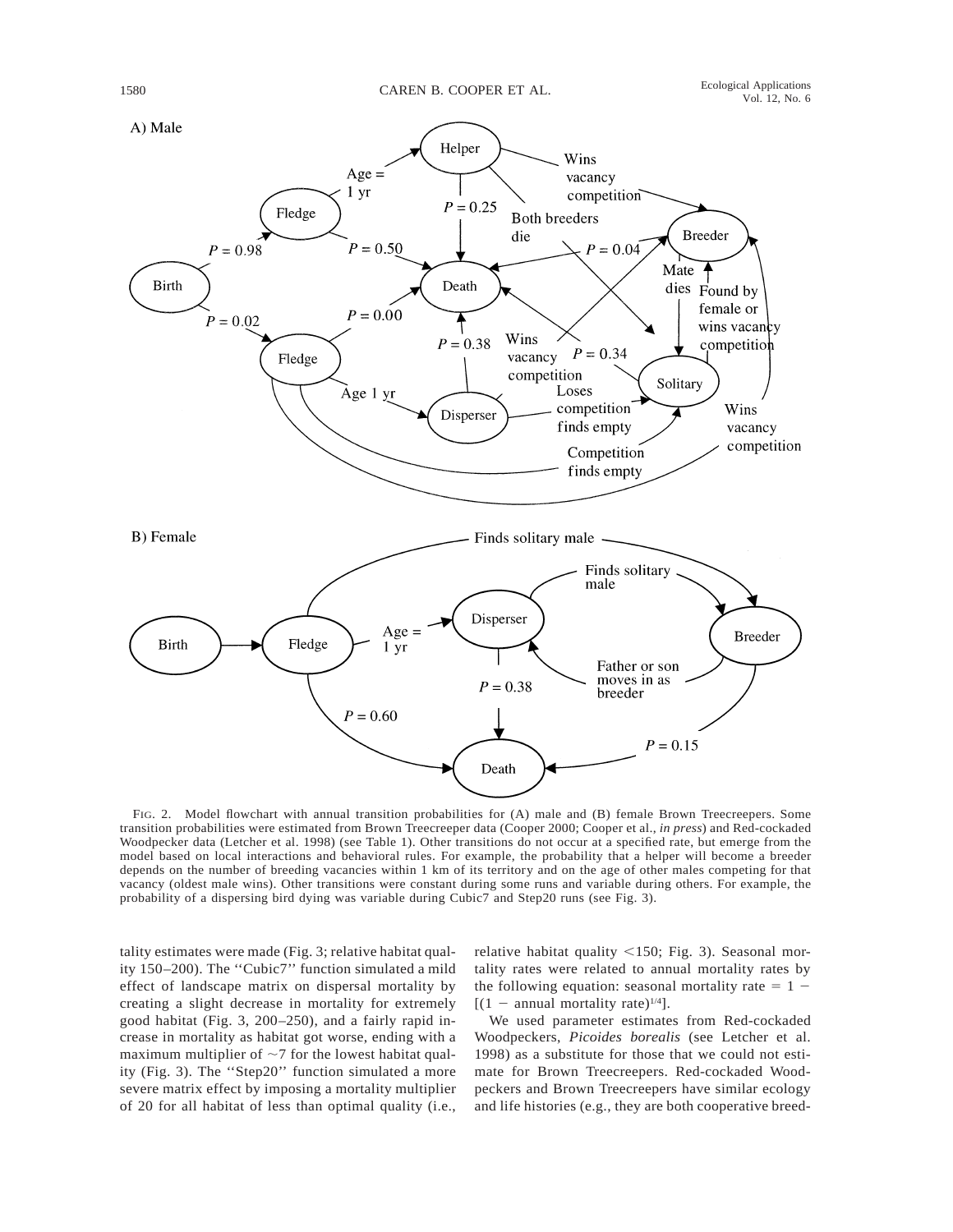

FIG. 3. Functions establishing the relationship between the mortality multiplier and the relative habitat quality in a bird's dispersal search radius (see Fig. 1). (A) Cubic7 follows a cubic function to a maximum multiplier of 7. Therefore, when the habitat quality within a bird's seasonal search radius is 0, the bird will experience a mortality rate seven times higher than baseline (Table 1). (B) Step20 assigns a multiplier of 20 to all dispersers in an average habitat quality below 150.

ers, insectivorous, and cavity nesters). The initial age distribution was based on that of woodpeckers for similar reasons. Table 1 summarizes the input parameters. All input parameters were the same for birds in fragmented and contiguous habitat because, as previously mentioned, reproduction and mortality rates did not differ between these populations in the field (Cooper et al., *in press*). Demographic stochasticity was included in the model in order to create a variance in nest failure, fledging success, and mortality. Birds died and were removed from the simulation if a deviate from a random uniform distribution (0:1) was less than the probability of mortality (Table 1). Similarly, a nest failed if a deviate from a random uniform distribution was less than the probability of nest failure (0.29).

Variance in fledging success, the number of fledglings from a successful nest, comes from a regression model created from field data (Table 1). We used the mean number of fledglings based on the regression intercept (Table 1) and the group size as the mean in a random distribution with a standard deviation estimated from actual data (1.02) to generate the realized number fledged. If the number of fledglings generated from the normal distribution was less than one, contradicting the success of the nest, then the number fledged was set at one.

*Model runs*.—At the start of each model run, territories were placed randomly throughout woodlands until they covered  $\sim$ 10% of woodland area, creating a pattern similar to that observed in the field. Territory distribution changed over the duration of each run as territories went extinct (after being unoccupied for  $>5$ yr) and as territories formed by budding from existing territories. The original model was not sensitive to initial conditions (Letcher et al. 1998). Therefore, we allowed all runs to begin with the same initial conditions, by which 90% of all territories were assigned a breeding male and female, 50% of breeding groups were assigned a helper, and 10% of territories were assigned solitary males.

We extracted several output variables from the simulation for comparison of simulated contiguous and fragmented populations with field observations. Specifically, we examined population size (measured as number of breeding pairs) at the end of each run, the maximum female dispersal distances, and the percentage of long-distance  $(>3.5 \text{ km})$  dispersal events. Also, we compared the proportion of solitary males in contiguous vs. fragmented populations that obtained a mate before dying.

We present results from seven sets of model runs, using 20 replicate runs for each model set, in order to explore model behavior and how territory spatial arrangement and matrix composition affect population dynamics in contiguous and fragmented habitat. The duration of all runs was 100 yr. Because territory clumping gradually departed from initial conditions and became much more aggregated than that observed in the field by 45 yr, we examined output from the first 40 yr of each run. Modeling short time periods often is preferable in order to minimize error propagation (Beissinger and Westphal 1998).

In the first set of runs, we evaluated the sensitivity of overall population growth rate  $(\lambda)$  to the input parameters to determine which parts of the model had the largest effects on population behavior under nominal conditions. We varied 19 model parameters (see Table 1) by  $\pm$  25% independently in separate runs, and ran 20 replicate simulations of each condition. The sensitivity of the model to changes in each parameter was calculated as  $(y_+ - y_-)/(0.5y_0)$ , where  $y_+$  and  $y_-$  are the output values ( $\lambda$ ) with parameters adjusted  $\pm$  25%, respectively, and  $y_0$  is the mean output value using unadjusted parameters. Mean output values were computed as the average result of 20 baseline runs with the ''Random'' movement rule and the ''Constant'' mortality rule. Sensitivities  $>1$  or  $<-1$  indicate that changes in the parameter had a greater than proportional effect on the outcome of the model.

The remaining six sets of runs comprised a factorial design with the two movement rules and three mortality rules: Random, Constant; Random, Cubic7; Random, Step20; Neighbor, Constant; Neighbor, Cubic7; and Neighbor, Step20. All output values were computed as the mean  $(\pm 1 \text{ SD})$  of 20 replicate runs. We used a three-factor ANOVA, with location (contiguous and fragmented), movement rule (Random and Neighbor), and matrix effect (Constant, Cubic 7, and Step 20) as factors to examine differences among sets of runs.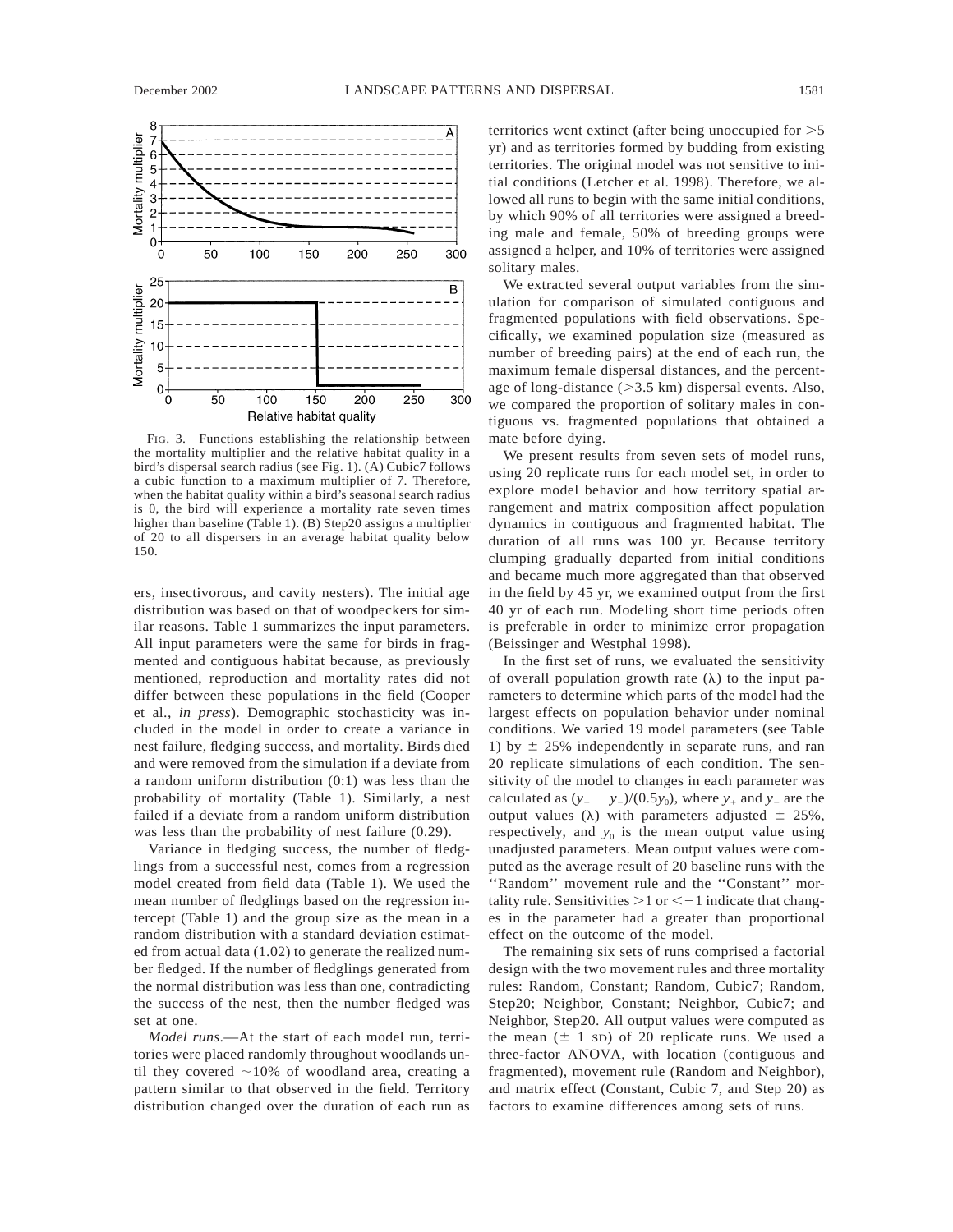TABLE 1. Model parameters from the original Red-cockaded Woodpecker (RCW) model (Letcher et al. 1998) and the Brown Treecreeper (BT) model, and sensitivity of the overall population growth rate  $(\lambda)$  to these parameters.

| Parameter                                                                                    | <b>RCW</b>            | <b>BT</b>                  | Sensitivi-<br>ty to λ |
|----------------------------------------------------------------------------------------------|-----------------------|----------------------------|-----------------------|
| Annual mortality                                                                             |                       |                            |                       |
| Male fledglings†                                                                             | 0.50                  | ţ                          | $-0.088$              |
| Male dispersers†                                                                             | 0.38                  | ŧ                          | 0.005                 |
| Male helpers†                                                                                | 0.20                  | 0.25                       | $-0.035$              |
| Male solitary birds†                                                                         | 0.34                  | ţ                          | $-0.082$              |
| Male breeders†                                                                               | 0.23                  | 0.04                       | $-0.012$              |
| Female fledglings†                                                                           | 0.58                  | 0.60                       | $-0.205$              |
| Female dispersers†                                                                           | 0.38                  | $\ddagger$                 | $-0.015$              |
| Female breeders†                                                                             | 0.29                  | 0.15                       | $-0.137$              |
| Dispersal                                                                                    |                       |                            |                       |
| Prop. of male fledglings dispersing†                                                         | 0.19                  | 0.02                       | 0.015                 |
| Male fledgling speed $(km/yr)$ †                                                             | 5.1                   |                            | $-0.002$              |
| Male disperser speed $(km/yr)$                                                               | 2.3                   | +++++++++                  | 0.013                 |
| Female fledgling speed $(km/yr)$ †                                                           | 4.8                   |                            | $-0.076$              |
| Female disperser speed (km/yr)†                                                              | 4.8                   |                            | $-0.005$              |
| Male dispersing search range $(km)$ †                                                        | 3                     | $\mathbf{1}$               | $-0.005$              |
| Replace breeder search range $(km)$ <sup>+</sup>                                             | 3<br>3                | 1<br>1                     | 0.014<br>0.144        |
| Female dispersing search range $(km)$ <sup>+</sup><br>Chance of leaving in season $2 \ (\%)$ | 33                    |                            |                       |
| Chance of leaving in season $3 \ (\%)$                                                       | 33                    |                            |                       |
| Chance of leaving in season $4 \ (\%)$                                                       | 33                    |                            |                       |
| Chance of solitary male leaving (%)                                                          | $\mathbf{0}$          | +++++++++++                |                       |
| Male takes empty terr. when no vacancy (%)                                                   | 100                   |                            |                       |
| Dispersal direction                                                                          | random                | ‡, neighbor                |                       |
| Fecundity                                                                                    |                       |                            |                       |
| Nest failure model type                                                                      | negative exponential  | ţ                          |                       |
| Nest failure model intercept†                                                                | 2.3404                | 0.9163                     | 0.071                 |
| Nest failure model male's effect                                                             | $-2.4295$             | $\overline{0}$             |                       |
| Nest failure model female's effect                                                           | $-1.1527$             | $\boldsymbol{0}$           |                       |
| Nest failure model helper effect                                                             | $-1.1012$             | $\boldsymbol{0}$           |                       |
| Mean fledgling model type                                                                    | negative exponential  | İ                          |                       |
| Mean fledgling model intercept†                                                              | 2.06570               | 1.70575                    | 0.197                 |
| Mean fledgling male effect                                                                   | $-1.18634$            | $\theta$<br>$\overline{0}$ |                       |
| Mean fledgling female effect<br>Mean fledgling helper effect                                 | $-1.03431$<br>0.28401 | 0.31901                    |                       |
| Renesting probability                                                                        | 0.319                 | $\Omega$                   |                       |
|                                                                                              |                       |                            |                       |
| Initial conditions                                                                           |                       |                            |                       |
| Territory coverage (%)                                                                       | NA                    | 10                         |                       |
| Male occupancy (%)<br>Solitary males (%)                                                     | 100<br>10             |                            |                       |
| Territories with helpers (%)                                                                 | 50                    |                            |                       |
| Breeding pair occupancy (%)                                                                  | 90                    |                            |                       |
| Age distribution                                                                             | 1900 RCW data         | <b>+++++++++++</b>         |                       |
| Landscape                                                                                    |                       |                            |                       |
| Scale (pixels/km)                                                                            | 20                    | 40                         |                       |
| Size (km $\times$ km)                                                                        | $32 \times 24$        | $89.1 \times 41.55$        |                       |
| Budding rate $(\%)\dagger$                                                                   | 1                     | 7.5                        | 0.075                 |
| Miscellaneous                                                                                |                       |                            |                       |
| Maximum bird age (yr)                                                                        | 15                    |                            |                       |
| Disuse time before territory removal (yr)                                                    | 5                     | ++++++                     |                       |
| Emigration test forward angle $(°)$                                                          | 180                   |                            |                       |
| Emigration test forward distance (km)                                                        | 100                   | ţ                          |                       |
| Radial search resolution                                                                     | $10/3$ km             | $10/1$ km                  |                       |
| Angular bird search resolution                                                               | $21/360^{\circ}$      | ţ                          |                       |

*Note:* When possible, treecreeper parameters were estimated from empirical data (Cooper 2000; Cooper et al., *in press*).

† Parameters that were included in the sensitivity analysis.

‡ Cases in which woodpecker parameters were used in the treecreeper model.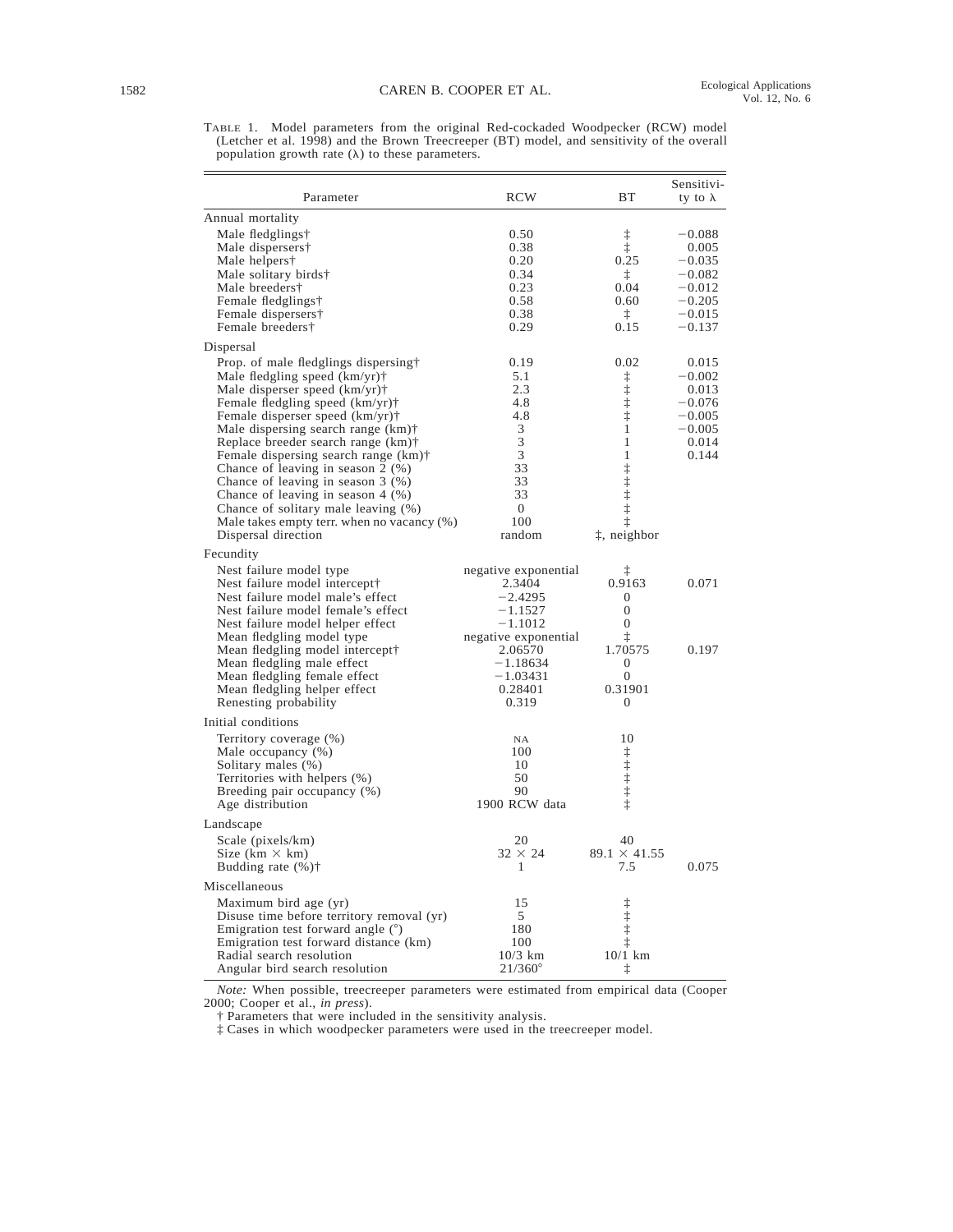

FIG. 4. Number of breeding pairs (mean  $\pm$  1 sp of 20 runs) over 40 yr in fragmented (closed circles) and contiguous (open circles) habitat for each set of runs. Random and Neighbor refer to dispersal movement rules and Constant, Cubic7, and Step20 refer to dispersal mortality rules (see *Methods*: *Modeling*, *Model structure*).

# RESULTS

*Proportional sensitivity analysis*.—The performance of the model was robust to changes in parameter values. The largest proportional sensitivities of overall population growth rate ( $\lambda$ ) were approximately  $\pm$  0.2 (Table 1). Female and male fledgling mortality, female breeder mortality, and solitary male mortality had the largest (negative) sensitivities. (Negative sensitivity means that an increase in the parameter results in a decrease in  $\lambda$ .)

*Mean population size*.—Initial group size and group productivity did not differ between contiguous and fragmented habitat because the same model rules were applied to all territories, regardless of location. Nevertheless, populations in contiguous habitat remained relatively stable or increased relative to populations in fragmented habitat within each run (Fig. 4). Populations in fragmented and contiguous habitat always did better under the Neighbor rule than the Random movement rule for each dispersal mortality rule, and worse under the Step20 mortality rule than the other mortality rules.

*Mean population size at Y40*.—Even though the number of breeding pairs in fragmented habitat always started out higher than the number in contiguous habitat due to the relative amount of habitat, the fragmented population always became smaller than the contiguous population by the end of runs (Table 2). Population

size after 40 yr was lower in fragmented than in contiguous habitat, especially with the Neighbor movement rule and matrix effects on mortality (Table 2). Population size after 40 yr was lower with the Random movement rule, and lowest with the Step20 disperser mortality rate (Table 2).

*Movement between fragmented and contiguous habitat*.—We defined contiguous and fragmented habitat based on connectivity. However, a small percentage of birds (3–14%) successfully dispersed between contiguous and fragmented habitat during each run. When we restricted further analyses of dispersal events (i.e., female dispersal movements and long-distance movements) to only those dispersing birds that did not cross between contiguous and fragmented habitat, the results did not differ. Therefore, we report results using all successful dispersal events in the following analyses.

*Female dispersal distances*.—The average maximum dispersal distance of females did not differ between fragmented and contiguous habitat, yet was greater with the Neighbor movement rule and with Constant mortality rates (Table 2). Only runs with the most severe matrix effect (Step20) produced maximum dispersal distances as short as those observed in the field (Table 2).

*Long-distance dispersal events*.—Short-distance dispersal events were always more frequent than longdistance dispersal events. The proportion of long-dis-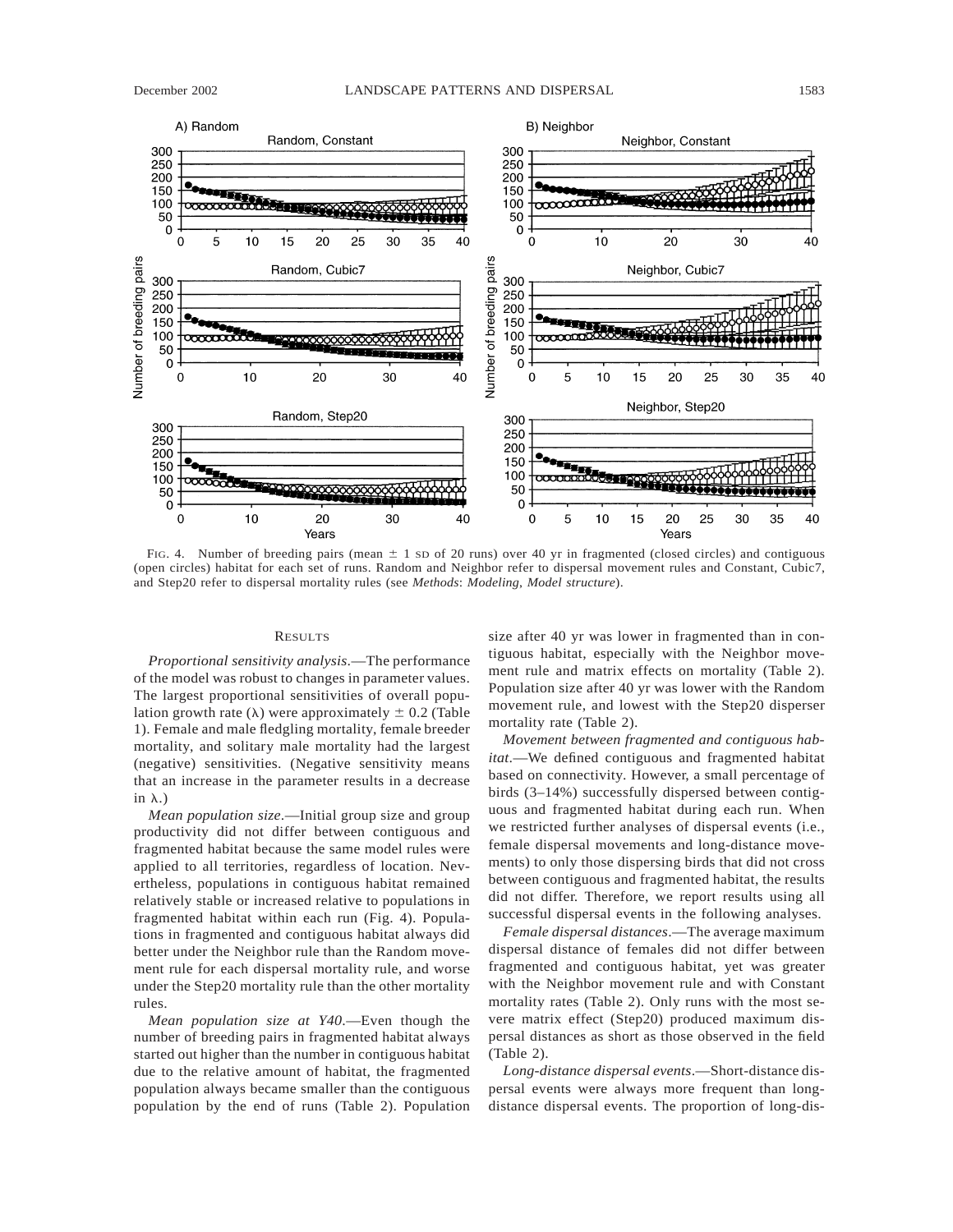TABLE 2. Mean (and 1 SD) from 20 replicate runs for several model output parameters in fragmented and contiguous habitat, under Random and Neighbor movement rules, and under Constant, Cubic7 (mild matrix effect), and Step20 (severe matrix effect) mortality rates compared to real data.

| Parameter and<br>habitat status          | Neighbor           |                     | Random              |                    |                   | Real               |                |  |  |
|------------------------------------------|--------------------|---------------------|---------------------|--------------------|-------------------|--------------------|----------------|--|--|
|                                          | Constant           | Cubic7              | Step 20             | Constant           | Cubic7            | Step 20            | data           |  |  |
| Mean population size at Y40 (no. groups) |                    |                     |                     |                    |                   |                    |                |  |  |
| Contiguous<br>Fragmented                 | 222(56)<br>107(38) | 219 (68)<br>91 (41) | 132 (52)<br>42 (18) | 90 (37)<br>37 (19) | 99 (22)<br>22(13) | 59 (41)<br>8(7)    |                |  |  |
| Mean maximum distance (km)               |                    |                     |                     |                    |                   |                    |                |  |  |
| Contiguous<br>Fragmented                 | 29(6)<br>32(9)     | 27(3)<br>22(4)      | 8(1)<br>7(1)        | 26(6)<br>30(8)     | 24(5)<br>20(3)    | 6(1)<br>7(1)       | 4.5<br>1.5     |  |  |
| Long-distance moves $(\%)$               |                    |                     |                     |                    |                   |                    |                |  |  |
| Contiguous<br>Fragmented                 | 14(2)<br>19(2)     | 11(2)<br>15(2)      | 4(1)<br>2(1)        | 17(4)<br>27(3)     | 12 (32)<br>22(2)  | 3(1)<br>5(2)       | 20<br>$\Omega$ |  |  |
| Males that obtain a mate $(\%)$          |                    |                     |                     |                    |                   |                    |                |  |  |
| Contiguous<br>Fragmented                 | 83 (4)<br>72(4)    | 83(5)<br>69(5)      | 77 (7)<br>61(6)     | 73 (6)<br>55 (7)   | 72(6)<br>50(5)    | 64 (12)<br>38 (11) | 100<br>13      |  |  |

*Notes:* ''Real'' refers to observations and estimates made from data collected on Brown Treecreepers in the study area. Output parameters are described in detail in *Methods: Model runs*.

tance movements was higher in fragmented habitat than in contiguous habitat (Table 2). This difference was most apparent with the Random movement rule and the Constant dispersal mortality rate, and least apparent with an extreme matrix effect (Step 20); see Table 2.

*Proportion of solitary males that obtain a mate*.— Solitary males in contiguous habitat were always more likely to obtain a mate than were solitary males in fragmented habitat (Table 2). Solitary males were more successful in obtaining mates when the Neighbor movement rule was in effect than when the rule was Random, especially in fragmented habitat, and with matrix effects (Table 2). Under the Random rule, 45– 60% of solitary males in fragmented habitat died without obtaining a mate (Table 2). Runs using the Random movement rule and the most severe matrix effect (Step20) created the largest differences between populations in fragmented and contiguous habitat, and most closely matched field observations.

#### **DISCUSSION**

Our goal was to use a spatially explicit model to determine whether the effect of landscape structure on dispersal patterns might account for the decline of Brown Treecreepers in the New England Tablelands. The size of the simulated population over time was highly sensitive to the dispersal movement rule and to the dispersal mortality rule. Large differences in population size between fragmented and contiguous habitat were produced by differences in female dispersal success and recruitment, without any differences in birth and death rates. From these results, we draw several conclusions. First, the Random rule better matched field observations, suggesting that if dispersal behavior is sufficiently simple, then the distribution of woodland habitat can severely restrict the dispersal efficiency of Brown Treecreepers. Second, the severe matrix effect most closely matched field observations, suggesting that Brown Treecreepers may experience high mortality in, or be unwilling to cross, nonwoodland habitat. Third, the relative influence of dispersal on population size was dependent on the spatial distribution of territories.

*Movement rules*.—The importance of territory aggregation in the model is ultimately linked to search strategies. Aggregation of territories allows dispersal success and recruitment under simple search rules, whereas dispersal success among non-aggregated territories requires complex search rules, such as Neighbor. Turner et al. (1993) reached similar conclusions in an analogous simulation of foraging ungulates in Yellowstone National Park, Wyoming, USA. They found that the arrangement of resources (clumped or random) mattered only when movement was limited.

*Mortality rules*.—In our simulations, matrix composition affected dispersal distances and success, leading to impacts on population persistence. Although long-distance dispersal events occurred at fairly low frequencies even in contiguous populations, matrix effects further decreased the frequency of long-distance movements and thus decreased female recruitment and, ultimately, population size. We only modeled two matrix effects, and more extreme effects are possible. For example, cleared land may be a complete barrier to Brown Treecreeper movements, rather than posing a great risk. As a barrier, cleared land may affect even short-distance movements. Cooper (2000) reported anecdotal evidence that nonforested habitat is a barrier to the movements of male Brown Treecreepers.

*Dispersal success and population size*.—Other simulations (e.g., McKelvey et al. 1993, Letcher et al. 1998) also found that dispersed territories resulted in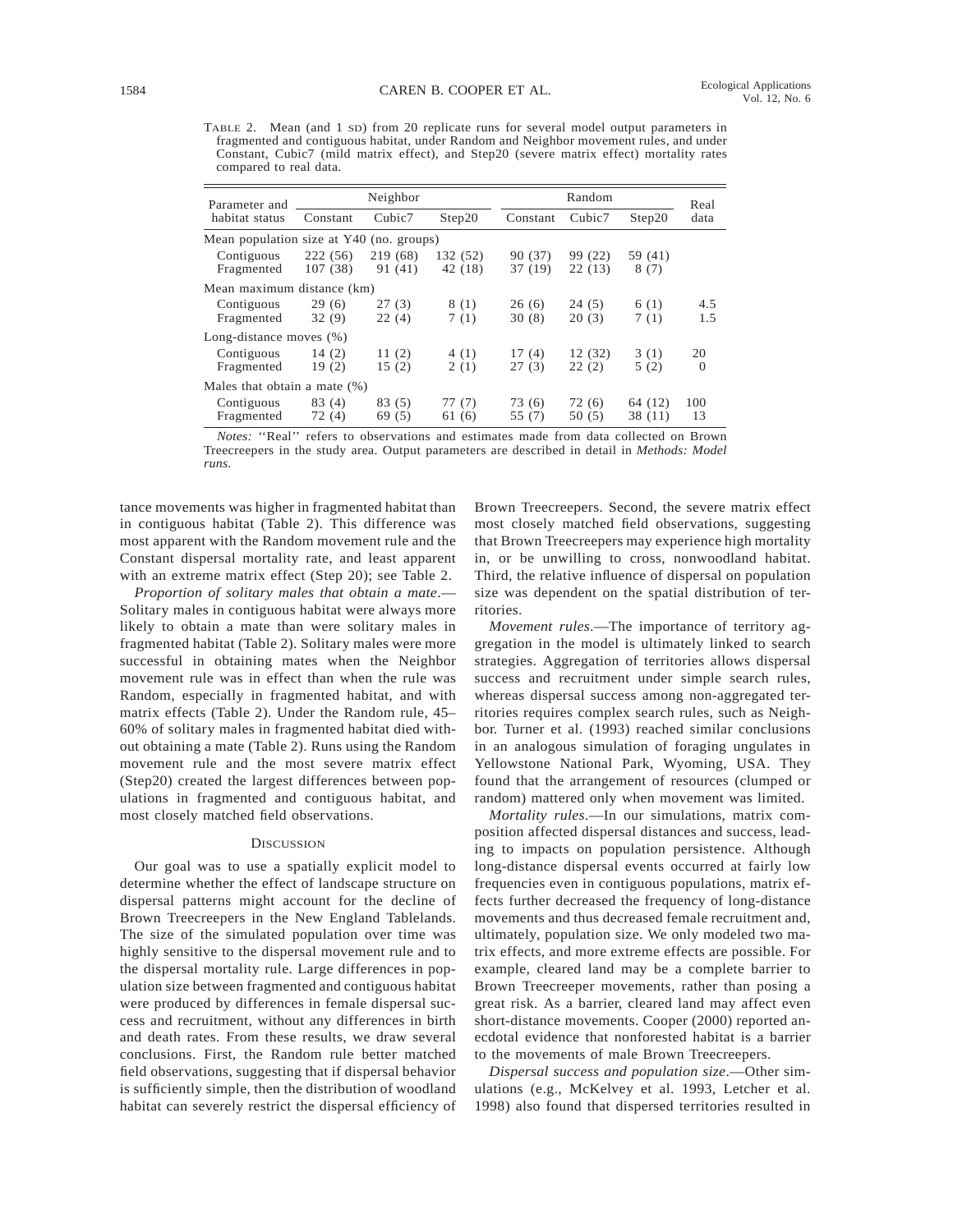lower population growth than did aggregated territories, due to more efficient searching by dispersers among aggregated territories. These studies illustrate the importance of dispersal behavior to population dynamics. However, dispersal behavior is not inevitably important to population persistence. South (1999) showed that errors in estimating dispersal success are not equivalent to errors in predicted population viability because dispersal success did not always have an effect on population persistence or patch occupancy. Specifically, South (1999) found that dispersal had a smaller effect on population persistence under model assumptions of saturation dispersal (any individuals in excess of patch carrying capacity dispersed) rather than presaturation dispersal (constant dispersal probability in each patch), and when simulations involved patches with high carrying capacities and were over short time periods. Pulliam et al. (1992) and Liu et al. (1995) found dispersal to be less important to population viability than other demographic factors, such as adult and juvenile survivorship.

In Brown Treecreeper simulations, 90% of movements were short distance  $(<3.5$  km) and over 50% were  $\leq 1$  km. Given this, it is surprising that matrix effects influenced population behavior because the matrix is much more likely to affect long-distance than short-distance movements. Short-distance movements generally are within patches or between connected patches. It appears that long-distance movements between unconnected patches, although infrequent, may nevertheless be critical, perhaps due to demographic rescue (Stacey and Taper 1992). If habitat patches were less aggregated or smaller than in our study area, movements over longer distances would be more critical, creating a situation in which matrix elements could affect dispersal success even more strongly. If high environmental stochasticity were to cause local population extinctions, long-distance movements would be especially critical as well (Stacey and Taper 1992).

*Territory arrangement*.—This model, like most others, created isolation effects through a combination of movement rules and territory spacing. Therefore, the relevance of the results will depend not only on our knowledge of search patterns, but also on our knowledge of territory distribution, which has received little attention. In this model, territory spatial arrangement was not based on the actual coordinates of monitored territories; rather, territory locations were determined by habitat fragmentation patterns as well as by behaviors associated with territory formation (i.e., budding).

Brown Treecreepers territories are highly aggregated in contiguous habitat because of connections between patches and the presence of multiple territories within patches. Thus the simulations presented here may be a good reflection of real dynamics in contiguous habitat. However, Brown Treecreeper territories in our study area were not aggregated in fragmented habitat because patches were widely dispersed and most groups were the sole occupant in their patch. In order to match observed patterns, one would need to model fragmented patches as being sparsely populated. During simulations, the population in fragmented habitat never decreased to within-patch densities as low as those observed in the field. To account for observed densities in fragmented habitat, habitat quality in fragments must be either highly variable naturally or recently degraded, such that many areas in fragments are unsuitable woodlands. Hence, the fragmentation patterns that we mapped from aerial photographs may not be equivalent to the fragmentation patterns perceived by Brown Treecreepers. If so, then we may have underestimated habitat loss and fragmentation in the study area.

In summary, woodland fragmentation led to a nonaggregated distribution of territories in our study area. Evidently, a reduction in within-patch territory density for some other reason, such as habitat degradation, further decreased territory aggregation. Once territories are far apart, more long-distance dispersal movements are necessary. Population declines under these conditions may be explained by high mortality in nonwoodland habitat as well as low search efficiency when territories are not aggregated, which results in a low frequency of successful long-distance dispersal and insufficient recruitment. In order to verify the implications of our modeling, more research is needed to determine if movement patterns and dispersal behavior in the simulations are realistic.

*Conservation implications*.—Irrespective of habitat types, conservation efforts in fragmented systems usually focus on (1) reducing edge : area ratios either by increasing remnant size or optimizing remnant shapes (Temple and Cary 1988, Freemark et al. 1995, Stouffer and Bierregaard 1995, Graham and Blake 2001); or (2) improving the habitat within remnants by actions such as restoring natural disturbance regimes and preventing the removal of deadwood (Marzluff and Ewing 2001). Although this model dealt with a cooperatively breeding species, several conclusions emerge that are pertinent for any species under circumstances in which dispersal is the demographic process that limits population size. First, the matrix should be managed in such a way as to minimize dispersal risk, as others have emphasized (Harris and Scheck 1991, Franklin 1993, Marzluff and Ewing 2001). Second, conservation efforts should strive for habitat configurations that minimize dispersal search effort (i.e., aggregated habitat patches or territories).

Although advocates of movement corridors view the findings of reduced dispersal success in fragmented habitat as evidence of the need for corridors (Saunders and Hobbs 1991), we caution against drawing such a conclusion based on our findings. More research on movement patterns and dispersal decisions is needed before model findings are applied to conservation. Most research concerning search paths has been on invertebrates (see Wiens and Milne 1989, Turchin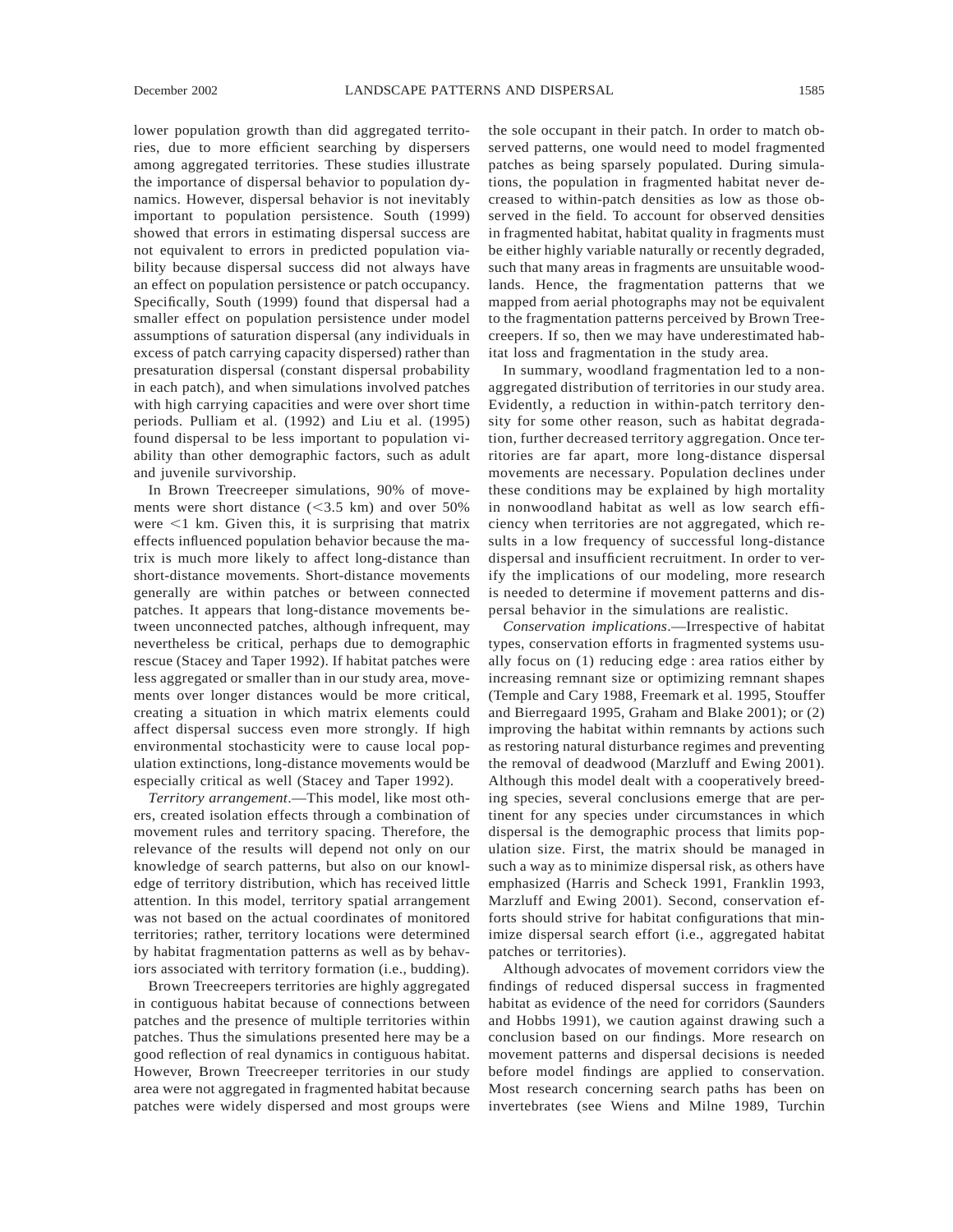1998), but it is unclear how relevant or similar invertebrate movement rules are to those of vertebrates, particularly birds. Birds appear to be highly mobile under some circumstances, such as during migration, but even migrants appear to be constrained by some landscape features during short-distance movements (Desrochers and Hannon 1997, St. Clair et al. 1998). Without more information on how birds move through complex landscapes, the degree to which movement corridors can mitigate isolation effects will remain uncertain. For example, if a bird primarily follows habitat cues to guide dispersal movements, then corridors are likely to minimize both search effort and dispersal risk. On the other hand, if a bird primarily follows social cues (i.e., the presence of similar birds) to guide dispersal, then corridors designed for movement per se (i.e., scattered trees for Brown Treecreepers) might minimize dispersal risk, but not dispersal search effort. Reducing dispersal mortality is critical, but may be accomplished by aggregating habitat to reduce dispersal distances or by improving matrix quality. Aggregating habitat would also increase dispersal search efficiency and therefore may be the most promising conservation action, requiring fewer assumptions about decisions that guide dispersal.

Given the importance of the matrix and of habitat distribution, we would like to stress the importance of coordinating habitat restoration efforts among private landowners. Breeding habitats most often are on public lands or, if on private lands, are managed by incentive programs. However, as we move toward managing the landscape as a whole, it is critical to inform and coordinate conservation actions among private landowners. Without an effort to coordinate among neighboring landowners, it is difficult to include large-scale habitat configuration in management plans.

#### **ACKNOWLEDGMENTS**

The New South Wales Center for Land Management kindly granted access to aerial photographs of the study region. Financial support was provided by Sigma Xi, a Graduate Research and Development Program grant from VPI&SU (Virginia Polytechnic Institute and State University), a National Science Foundation Dissertation Improvement Grant (DEB-9801083), and the H. T. Bailey Foundation of VPI&SU. We thank the field technicians, J. Auckland, S. Debus, J. Ford, R. Ryan, A. Stikkel, and F. Yench, for critical contributions to the project. Many thanks to the volunteers, S. Hamdorf, R. Sloan, L. Streeting, and S. Tremont, who helped with fieldwork. J. Cranford, C. Haas, B. Jones, and J. Webster helped to develop this research, and G. Passinelli, K. Schiegg, and three reviewers provided useful comments that improved this manuscript. Finally, we thank H. Ford for providing logistical support in carrying out the field research.

#### LITERATURE CITED

- Barrett, G. W. 1995. Woodland bird assemblages on the New England Tablelands, Northeastern New South Wales. Dissertation. University of New England, Armidale, New South Wales, Australia.
- Barrett, G. W., H. A. Ford, and H. F. Recher. 1994. Conservation of woodland birds in a fragmented rural landscape. Pacific Conservation Biology **1**:245–256.
- Beissinger, S. R., and M. I. Westphal. 1998. On the use of demographic models in population viability in endangered species management. Journal of Wildlife Management **62**: 821–841.
- Caughley, G. 1994. Directions in conservation biology. Journal of Animal Ecology **63**:215–244.
- Cooper, C. B. 2000. Behavioral ecology and conservation of the Australian Brown Treecreeper (*Climacteris picumnus*). Dissertation. Virginia Polytechnic Institute and State University, Blacksburg, Virginia, USA.
- Cooper, C. B., and J. R. Walters. 2002*a*. Experimental evidence of disrupted dispersal causing decline of an Australian passerine. Conservation Biology **16**:471–478.
- Cooper, C. B., and J. R. Walters. 2002*b*. Habitat and landscape effects on Brown Treecreeper distribution: independent effects of woodland loss and fragmentation at multiple scales. Biological Conservation **105**:1–10.
- Cooper, C. B., J. R. Walters, and H. A. Ford. *In press*. Effects of remnant size and connectivity on the response of Brown Treecreepers to habitat fragmentation. Emu.
- Desrochers, A., and S. J. Hannon. 1997. Gap crossing decisions by forest songbirds during the post-fledging period. Conservation Biology **11**:1204–1210.
- Doak, D. F., P. C. Marino, and P. M. Kareiva. 1992. Spatial scale mediates the influence of habitat fragmentation on dispersal success: implications for conservation. Theoretical Population Biology **41**:315–336.
- Doerr, V. A. J., and E. D. Doerr. 2001. Brown Treecreeper. *In* P. J. Higgins, J. M. Peter, and W. K. Steele, editors. Handbook of Australian, New Zealand, and Antarctic Birds. Volume 5. Tyrant-flycatchers to Chats. Oxford University Press, Melbourne, Australia.
- Donovan, T. M., P. W. Jones, E. M. Annand, and F. R. Thompson III. 1997. Variation in local-scale edge effects: mechanisms and landscape context. Ecology **78**:2064–2075.
- Dooley, J. L., Jr., and M. A. Bowers. 1996. Influence of patch size and microhabitat on the demography of two old-field rodents. Oikos **75**:453–462.
- Dooley, J. L., Jr., and M. A. Bowers. 1998. Demographic responses to habitat fragmentation: experimental tests at the landscape and patch scale. Ecology **79**:969–980.
- Fahrig, L. 1997. Relative effects of habitat loss and fragmentation on population extinction. Journal of Wildlife Management **61**:603–610.
- Fahrig, L. 1998. When does fragmentation of breeding habitat affect population survival? Ecological Modelling **105**: 273–292.
- Franklin, J. F. 1993. Preserving biodiversity: species, ecosystems, or landscapes. Ecological Applications **3**:202– 205.
- Freemark, K. E., J. B. Dunning, S. J. Hejl, and J. R. Probst. 1995. A landscape ecology perspective for research, conservation, and management. Pages 381–427 *in* T. E. Martin and D. M Finch, editors. Ecology and management of neotropical migratory birds. Oxford University Press, New York, New York, USA.
- Gilbert, F., A. Gonzalez, and I. Evans-Freke. 1998. Corridors maintain species richness in the fragmented landscapes of a microecosystem. Proceedings of the Royal Society of London, B **265**:577–582.
- Graham, C. H., and J. G. Blake. 2001. Influence of patchand landscape-level factors on bird assemblages in a fragmented tropical landscape. Ecological Applications **11**: 1709–1721.
- Harris, L. D., and J. Scheck. 1991. From implications to applications, the dispersal corridor principle applied to conservation of biological diversity. Pages 189–220 *in* D. A. Saunders and R. J. Hobbs, editors. Nature conservation 2: the role of corridors. Surrey Beatty and Sons, Chipping Norton, New South Wales, Australia.